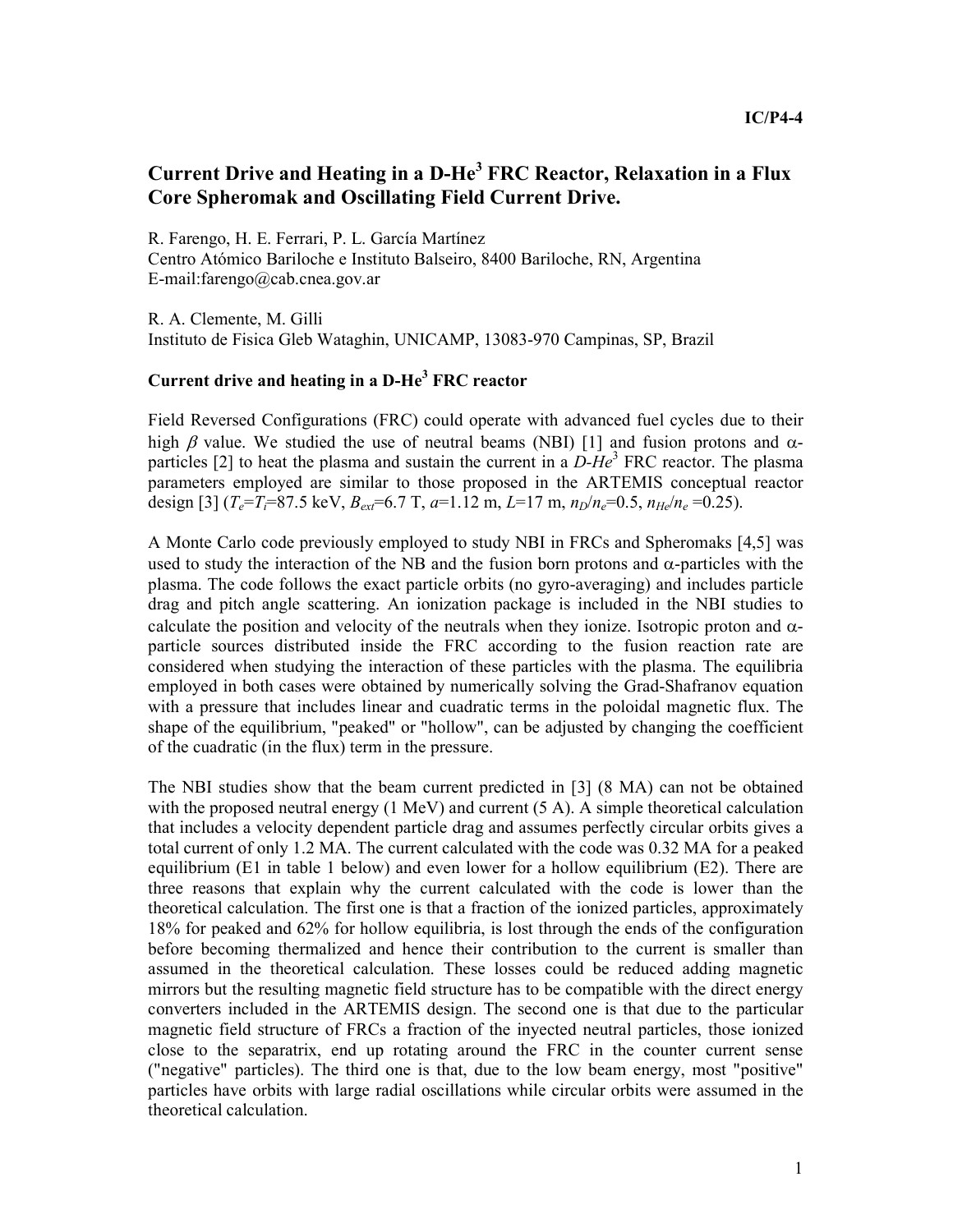Fig. 1 shows the initial orbits of particles ionized at different locations (collisions not included). In Fig. 1*a* the particles rotate in the current sense ("positive") while in Fig. 1*b* they rotate in the "negative" sense. In both figures, *1* and *2* indicate the position where the particles where ionized and *1'* and *2'* the final position, after the same amount of time. It is clear that positive particles rotate faster than negative ones. Fig. 2 shows the beam current profile for the E1 equilibrium. The beam was inyected at the midplane with impact parameter equal to the null radius, the axial dispersion is due to collisions.



*Fig. 1. Orbits of ions ionized at different locations Fig. 2. Beam current profile* 

The protons (14.6 MeV) and  $\alpha$ -particles (3.7 MeV) produced in the *D-He*<sup>3</sup> fusion reactions can contribute to heat the plasma and sustain the current. Three equilibria were analized, all with the same basic parameters indicated above and different magnetic field and presurre profiles. Different quantities that characterize these equilibria are shown in table 1:

|    | $_{\alpha}$ (10 <sup>20</sup> m <sup>-35</sup> )<br>$n_a$ ( | $N_e \left( \times 10^{22} \right)$ | $P_p$ (MW) | $P_{\alpha}$ (MW) | (MJ)<br>$E_t$ |      |
|----|-------------------------------------------------------------|-------------------------------------|------------|-------------------|---------------|------|
| E1 |                                                             | າ າ<br>4.L                          | 336.5      | 83.8              | 823.5         | 0.44 |
| E2 | 5.5                                                         | 3.8                                 | 766.8      | 190.9             | 1427          | 0.75 |
| E3 |                                                             | 2.15                                | 330.1      | 82.2              | 792.9         | 0.42 |

Table 1. Relevant quantities for the different equilibria analyzed

where  $n_a$  is the average electron density,  $N_e$  is the total number of electrons,  $P_p$  is the total proton power generated,  $P_\alpha$  is the total  $\alpha$ -particle power generated,  $E_t$  is the total thermal energy of the plasma and  $\beta$  is calculated with the external magnetic field.

 An analysis of the proton orbits shows that there are more protons rotating in the current sense ("positive") and that the average azimuthal velocity of these protons is higher than the velocity of those rotating in the opposite sense. In addition, negative current particles tend to be lost much faster than positive ones due to collisions. These two features explain why isotropic proton sources distributed inside the FRC can generate a net current.

The results obtained for the different equilibria are summarized in table 2.  $I_p$  and  $I_a$  are the proton and  $\alpha$ -particle currents,  $P_{pe}$  and  $P_{pi}$  are the power deposited by the protons on the electrons and ions and  $P_{\alpha i}$  and  $P_{\alpha e}$  the same for the  $\alpha$ -particles. The last column in the table  $(\tau_F)$  indicates the global energy confinement time that would be needed to sustain the plasma temperature. The proton current can reach the values proposed in [3] but the fraction of the proton power deposited in the plasma is small. This fraction depends strongly on the equilibrium profiles, being 46.6% for E3 and only 16% for E2. This shows that the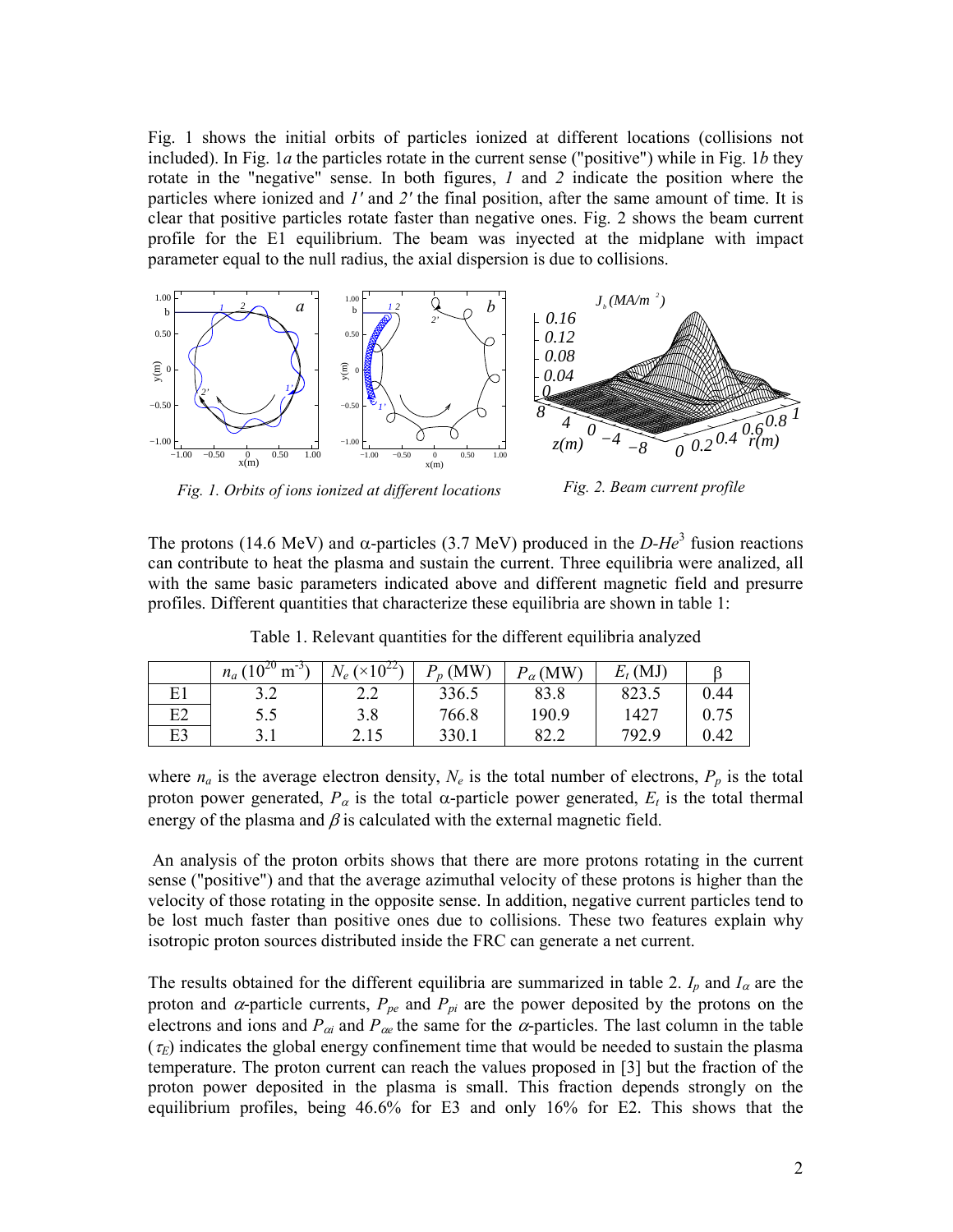equilibrium with the highest fusion power has the poorest proton confinement. Fig. 3 shows the proton current profile and Fig. 4 the profile of the total power deposited by the protons.

|    | $I_n(MA)$ | $I_{\alpha}(\text{MA})$ | $P_{p,e}$ (MW) | $\mathbb{P}_{p,i}(\text{MW})$ | $P_{\alpha,e}$ (MW) | $P_{\alpha,i}$ (MW) | $\tau_E(s)$ |
|----|-----------|-------------------------|----------------|-------------------------------|---------------------|---------------------|-------------|
| E1 | 39.4      | 1.65                    | 110.8          |                               | 16.2                | 54.8                | 4.35        |
| E2 | 34.8      | 2.9                     | 92.9           | 2.9                           | 14.9                | 43.4                | 9.26        |
| E3 | 46.6      | 1.8                     | 141.8          | 12.1                          |                     | 41.6                | 3.80        |

Table 2. Current and deposited power



*Fig. 3. Proton currrent profile* Fig. 4. Deposited proton power

Since the power deposited by the protons is a small fraction of the total generated power it is important to investigate methods to improve proton confinement. We already mentioned the possibility of adding magnetic mirrors to reduce axial losses. We also investigated the effect that a toroidal field would have on the confinement. The self-generation of weak toroidal fields has been observed in experiments where the FRC is formed/sustained by rotating

magnetic fields (RMF). Here we investigate the simpler case of an externally produced ("vacuum") toroidal field. The toroidal field is assumed to increase linearly from  $r=0$ to  $r=0.1$  *m* and decrease like  $1/r$  at larger values of *r*. The results are presented in Fig. 5, which shows plots of the proton current and deposited power as a function of  $B_{\phi}(r=R)/B_{ext}$ *,* where  $R$  is the null radius. It is surprising that both the current and the deposited power decrease sharply at low toroidal field. An analysis of



 *Fig. 5. Proton current and deposited power as a function of the external toroidal field* 

particle losses indicates that for low values of the toroidal field the losses through the ends increase with the toroidal field and the average life time of the particles inside the FRC decreases. When the toroidal field increases beyond the value corresponding to the minimum of *P* (Fig. 5) radial losses decrease and the average life time of the particles increases.

## **Relaxation in a flux core spheromak**

The spontaneous formation of a Flux-Core Spheromak (FCS) from an unstable screw-pinch was studied using 3-D numerical simulations. The resistive, isothermal MHD equations were solved using the Versatile Advection Code (VAC) [6] which includes a shock-capturing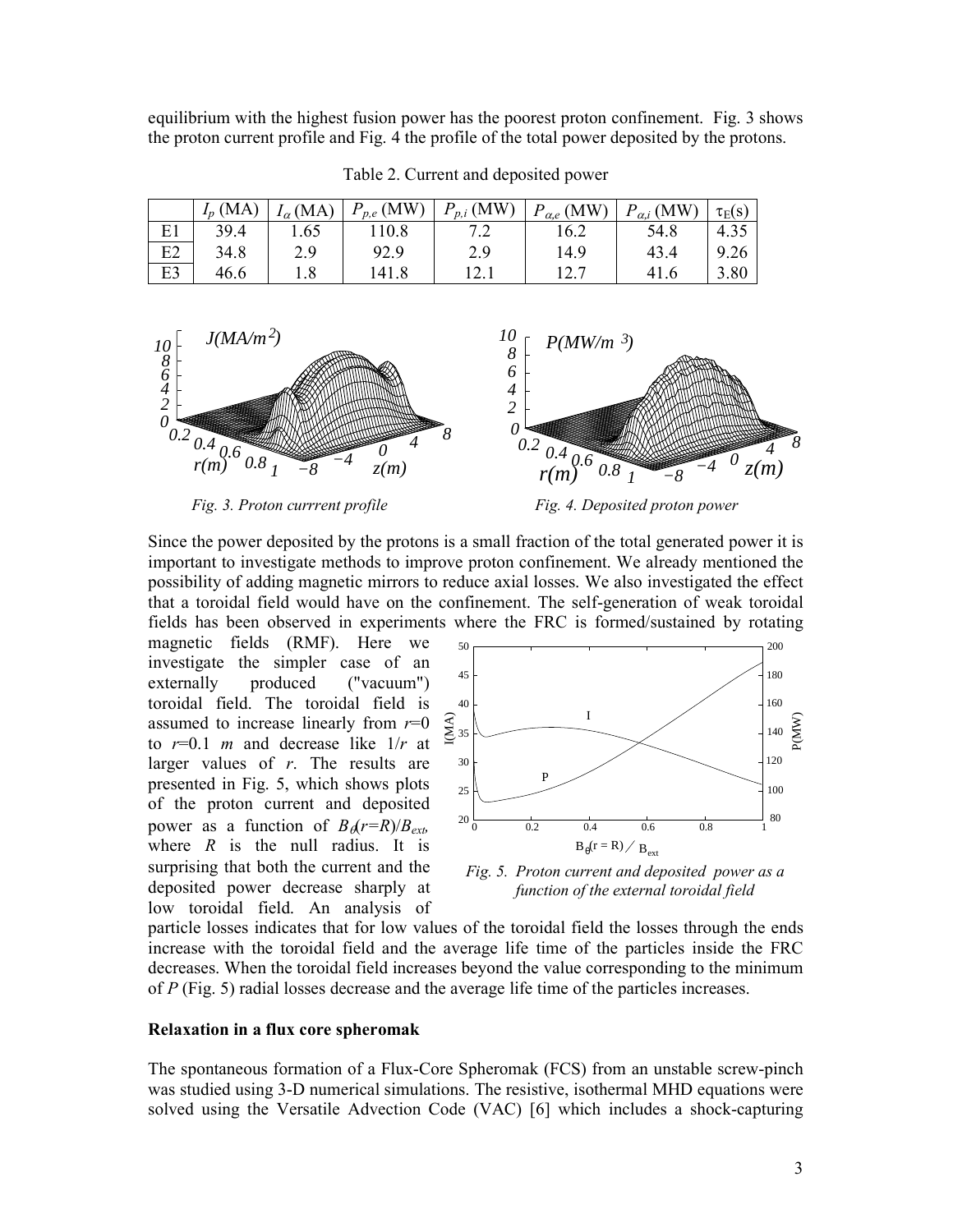scheme based in a Roe-type Riemann solver and a Woodward limiter. The divergence-free condition (∇⋅**B**=0) is maintained using the projection method. To simplify the physics we do not advance the density. This corresponds to a constant pressure computation, usually referred to as the zero-*β* (or zero-pressure) approximation, widely used when modelling low*β* plasmas. The FCS is formed inside a cylindrical flux conserver of radius *a* with electrodes of radius  $r_e$  ( $r_e$ <*a*) at both ends.

A uniform cartesian grid is used, with  $N_x \times N_y \times N_z = 100 \times 100 \times 75$ . The cylindrical flux conserver is constructed using appropriate values at ghost cells, i.e. knowing the solution inside the flux conserver  $(r \le a)$  we set the values of external grid points  $(r \ge a)$  in such a way that the boundary conditions are satisfied (at  $r=a$ ), up to the interpolation error. The perfectly conducting wall conditions employed are:  $\mathbf{B} \cdot \hat{n} = 0$  and  $\mathbf{J} \times \hat{n} = 0$ . At the electrodes ( $r \leq r_e$ ,  $z=0$ ) and  $r \leq r_e$ ,  $z=h$ ), periodic boundary conditions are applied. The initial condition is a force-free screw-pinch, obtained by solving the equation  $\nabla \times \mathbf{B}(r) = \lambda(r)\mathbf{B}(r)$  with a *tanh*  $\lambda$  profile that goes smootly from  $\lambda_0$  at the electrode  $(r \leq r_e)$  to zero outside  $(r_e \leq r \leq a)$ .

The simulation presented here has normalized cylinder radius and height *a*=1 and *h*=1.5 respectively, and the electrode size is  $r_e$ =0.35. With this geometry the first eigenfunction of the Taylor state is  $\lambda_{Taylor}$ =4.3667. The resistivity is set to  $\eta$ =10<sup>-4</sup>. Following Izzo and Jarboe [7], the resistive time scale is  $\tau_r = 1/\eta \lambda^2 \sim 500$ . The Alfven time scale is taken to be  $\tau_A = R\sqrt{\rho/B_0} = 1$ , since  $\rho = 1$ , and  $B_0 = B_z(r=0,t=0) = 1$ ; in the following all times are in units of  $\tau_A$ . With these parameters the Lundquist number of the simulation is  $S = \tau_r / \tau_A \sim 500$ .



*Fig. 6. Rigth:Evolution of the magnetic energy (different modes), kinetic energy, poloidal flux and relative helicity*. *Left<: Profiles of* λ *at different times*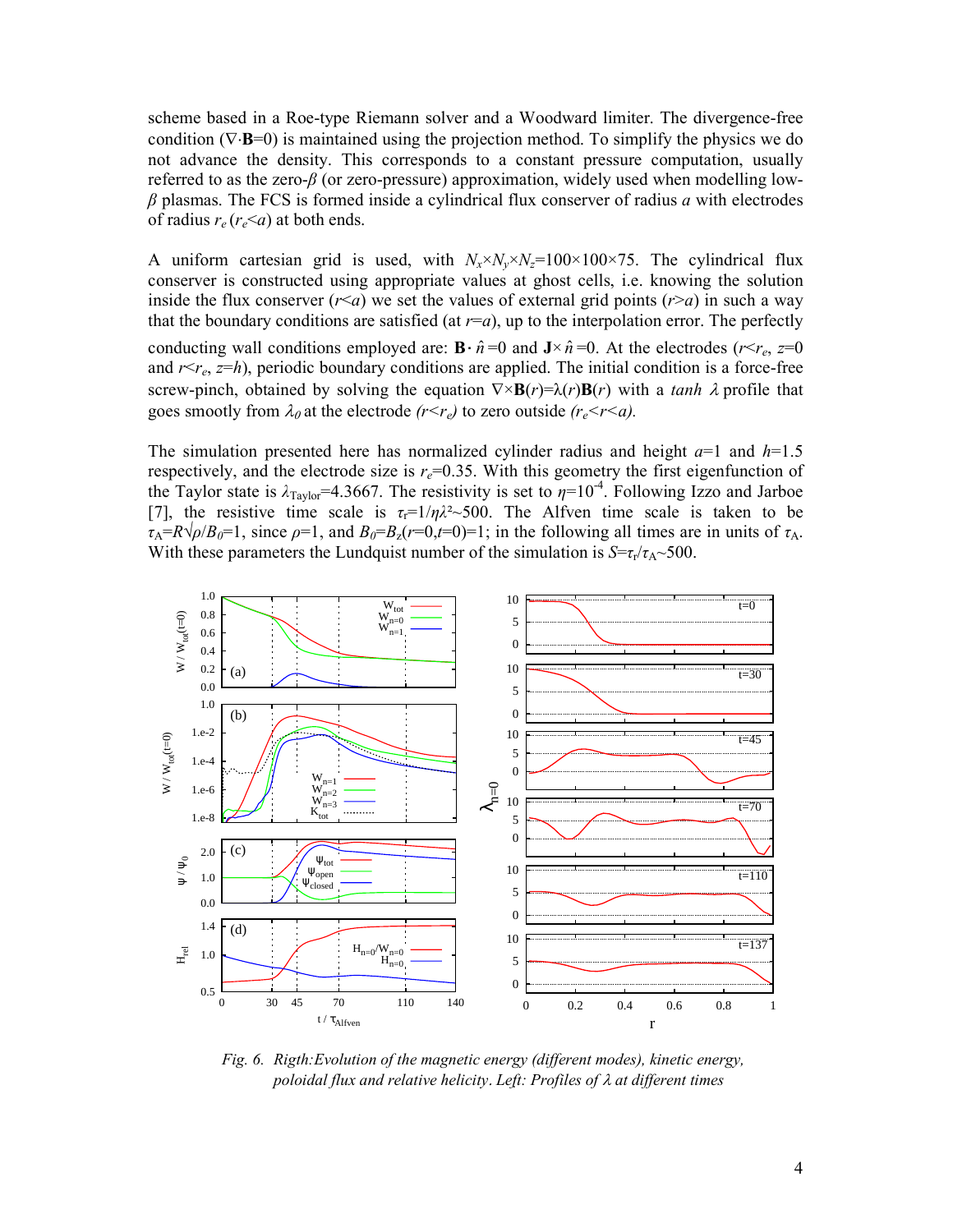The formation of the FCS can be divided in five phases. Fig. 6 shows, on the left, the evolution of the total magnetic energy  $(W_{\text{tot}})$ , the kinetic energy  $(K_{\text{tot}})$ , the energy of the different modes  $(W_n)$ , the poloidal flux  $(\psi)$ , the relative helicity of the *n*=0 mode  $(H_{n=0})$  and the ratio  $H_{n=0}/W_{n=0}$ . The rigth panel shows plots of  $\lambda = J.B/B^2$  at the transition times between different phases, which are indicated with vertical dotted lines on the left.

In the first phase ( $t=0$  to  $t=30$ ), the  $n=1$  mode grows rapidly (exponentially) and higher order modes begin to appear. The second phase  $(t=30 \text{ to } t=45)$  shows the saturation of the  $n=1$ mode and the rapid growth of higher order modes. A small amount of kinetic energy also appears. In the third phase ( $t=45$  to  $t\sim$ 70) the  $n=1$  energy decreases while higher order modes continue to grow. The fourth phase is the reconnection, which occurs around  $t=70$  and produces the first closed flux tube of the spheromak. The final phase  $(r>70)$  involves the generation of the closed flux surfaces of the FCS. After the reconnection all the modes decay and axysimmetry is slowly recovered.

The plots of  $\lambda$  show that initially all the current is concentrated in the electrode zone and diffuses smoothly until *t*=30. Later on (*t*=45), the MHD activity spreads the current to larger radius and reduces its value at the center. The reconnection reestablishes the current in the central zone. Finally, the profile becomes more uniform but a minimum remains near  $r=0.3$ , where the transition from open to closed flux surfaces is located. The boundary conditions applied at the flux conserver  $(J \times \hat{n}=0)$  are responsible for the drop near  $r=1$  and the antiparallel current observed at *t*=45 and *t*=70. Fig. 7 shows selected magnetic field lines at different times.







*Fig. 7a. Kink, t=30 Fig. 7b. Saturation, t=45* 



*Fig. 7c. Reconnection, t=69 Fig. 7d. Reconnection, t=71*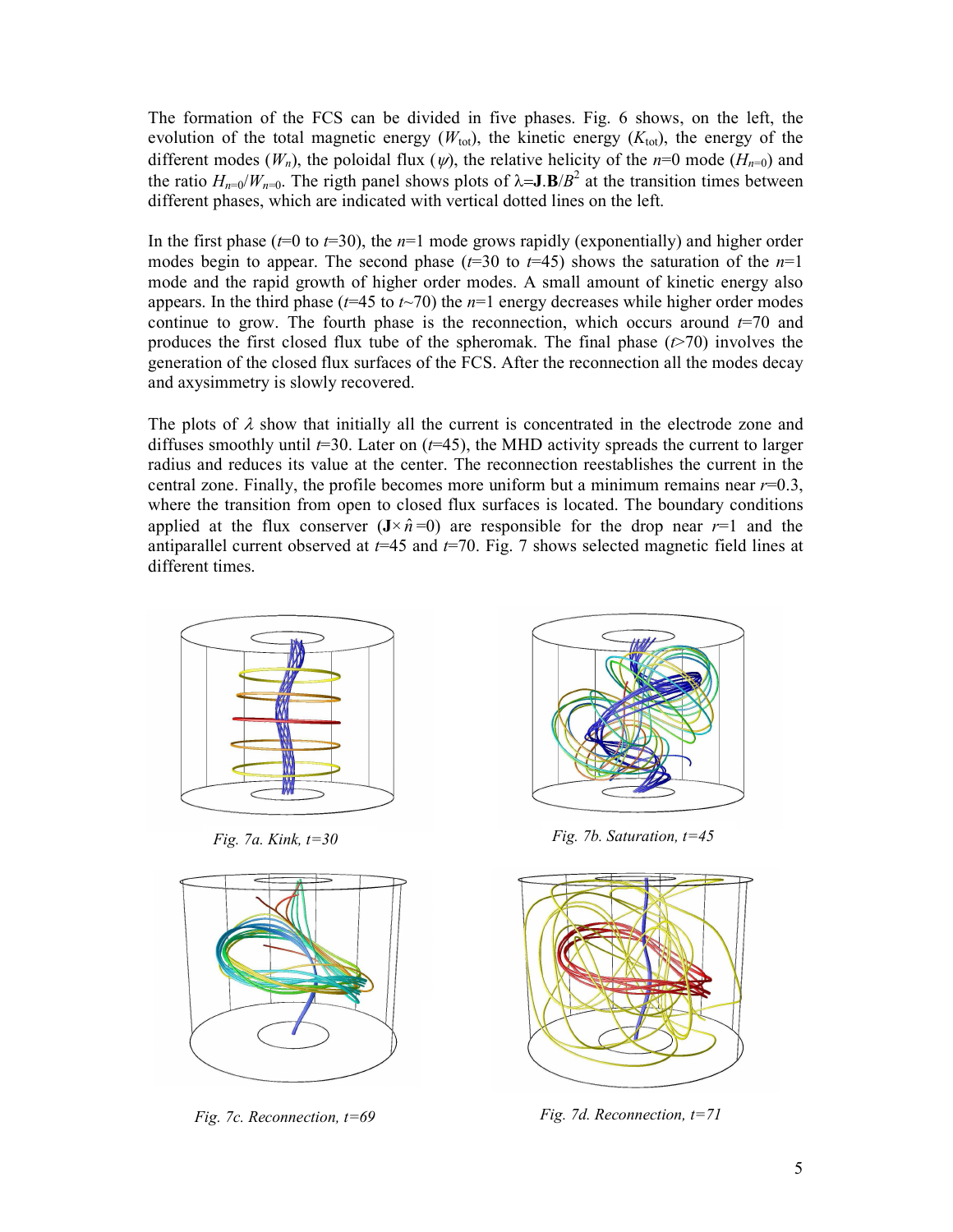

Fig. 8 shows the safety factor profiles obtained for the same conditions as in Fig. 6., and also for a higher elongation ( $r_e$ =0.35,  $h$ =1.7) and a smaller elctrode radius ( $r_e$ =0.25,  $h$ =1.5).

## **Oscillating field current drive**

Modeling Rotating Magnetic Field (RMF) current drive has been the subject of several studies. In general, an infinite plasma column is considered and the radial component of the current density is neglected. Experimental results for FRCs with RMF formation and/or sustainment generally show a higher efficiency than estimated by infinite column models. This discrepancy has been the subject of some speculation and the actual mechanism involved is not well understood, being attributed to 3D effects.

Here, we present a method to include 3D effects at the equatorial plane, where measurements are usually done. The model takes into account the radial component of Ohm's law and reproduces quite satisfactorily the observed features [8]. By considering elongated FRCs and antennae systems and properly taking into account symmetry properties of the configuration plus RMF at the equatorial plane it is possible to reduce the problem of finding steady states to the solution of two coupled nonlinear differential equations, for the real and imaginary parts of the phasor associated to the longitudinal magnetic vector potential. The boundary conditions employed correspond to matching the external RMF at the plasma-vacuum interface and requesting that the radial current density and steady poloidal magnetic stream function vanish there.

We consider a 3D FRC subject to a transverse RMF and work in the Coulomb gauge. Cylindrical coordinates *r,*  $\theta$ *, z* are used and  $z=0$  is assumed to correspond to an equatorial plane of symmetry or antisymmetry. All quantities can be expressed as the sum of a time independent part (eventually vanishing), depending only on *r* and *z,* plus a time dependent part depending on *r*, *z* and the combination  $\theta \omega t$ , where  $\omega$  is the frequency associated to the RMF. Some quantities are even in *z* while others are odd. The plasma resistivity, η, is assumed uniform and plasma density and temperature gradients are neglected.

The equations for the real and imaginary parts of the phasor of the longitudinal component of the vector potential (normalized) depend on two dimensionless parameters, λ and γ, which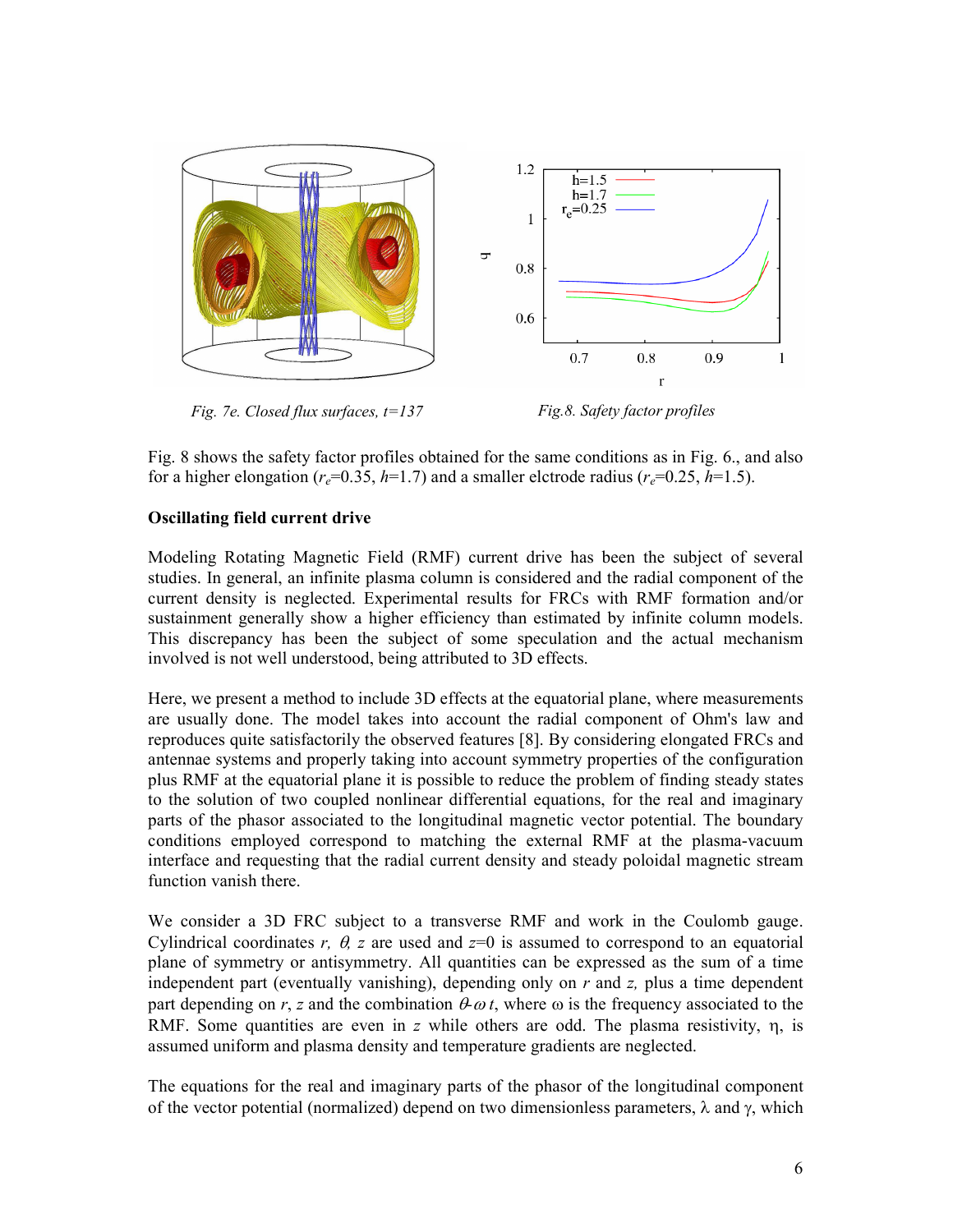are related to the classical skin depth and the applied RMF strength:  $\lambda^2 = \mu_0 \omega r_s^2 / 2\eta$ ,  $\gamma = b_\omega / e n \eta$ , where:  $r_s$  is the separatrix radius,  $b_\omega$  is the normalized amplitude of the RMF and *n* the plasma density.

The current drive efficiency is quantified in terms of the average synchronism of the electrons. This dimensionless parameter, which is indicated with ζ, is defined as the ratio of the diamagnetism over the maximum possible or, alternatively, as the ratio of the azimuthal electron current to the current that would result if all the electrons rotate synchronously with the RMF (i.e. the average electron rotation frequency over the RMF frequency).

$$
\zeta = \frac{\tilde{B}_z(1,0) - \tilde{B}_z(0,0)}{\lambda^2 / \gamma} = \frac{electron \ average \ rotation \ frequency}{\omega},
$$

where the tilde indicates normalized quantities.

Fig. 9 presents a plot of the synchronism as a function of  $\gamma$  for two values of  $\lambda$ . The results obtained with the model presented here are indicated with dashed lines (thin line for  $\lambda=8$  and thick line for  $\lambda=16$ ) while those obtained with an infinite column model without radial current are indicated by full lines (thin for  $\lambda=8$  and thick for  $\lambda=16$ ). It can be seen that the behaviour of  $\zeta$  is quite different when 3D effects and  $J_r$  are taken into account. Starting with low values of  $\gamma$  and low  $\zeta$  the synchronism increases faster in the case with 3D effects but a



*Fig. 9. Synchronism as a function of RMF strength* 

larger value of  $\gamma$  is needed to access the region where  $\zeta$  increases abruptly. On the other hand, beginning with large values of  $\gamma$  and  $\zeta$  close to 1, where the results of both models coincide, it is possible to reduce  $\gamma$  further with the 3D model without entering the region where the synchronism decreases abruptly. The region with low  $\gamma$  and low  $\zeta$  should correspond to most experimental conditions, where low penetration of the RMF is observed. The results obtained with the 3D model, which predicts higher currents in this parameter regime, show better agreement wih the experimental results than previous infinite column models.

Fig. 1 also shows the existence of more than one synchronism value for a given  $\lambda$  and  $\gamma$ . This is a characteristic of all RMF current drive studies and is due to the nonlinear nature of the equations. We observe these features above  $\lambda=6$  and a good example are the results obtained with  $\lambda=16$  and no  $J_r$  (thick curve in Fig. 9), in this case there exists a small region, close to  $\gamma$ =21, where five different values of  $\zeta$  are possible once  $\gamma$  is fixed.

Figs. 10 and 11 present radial profiles of the normalized azimuthal and radial current densities for  $\lambda = 8$ ,  $\gamma = 7.8$  and  $\lambda = 16$ ,  $\gamma = 16$  respectively. In both figures the low synchronism solutions are presented and the thin dotted lines show the azimuthal current density profile obtained without including 3D effects. As it can be seen, the inclusion of 3D effects results in a strong increase in the driven azimuthal current density near the axis of the plasma